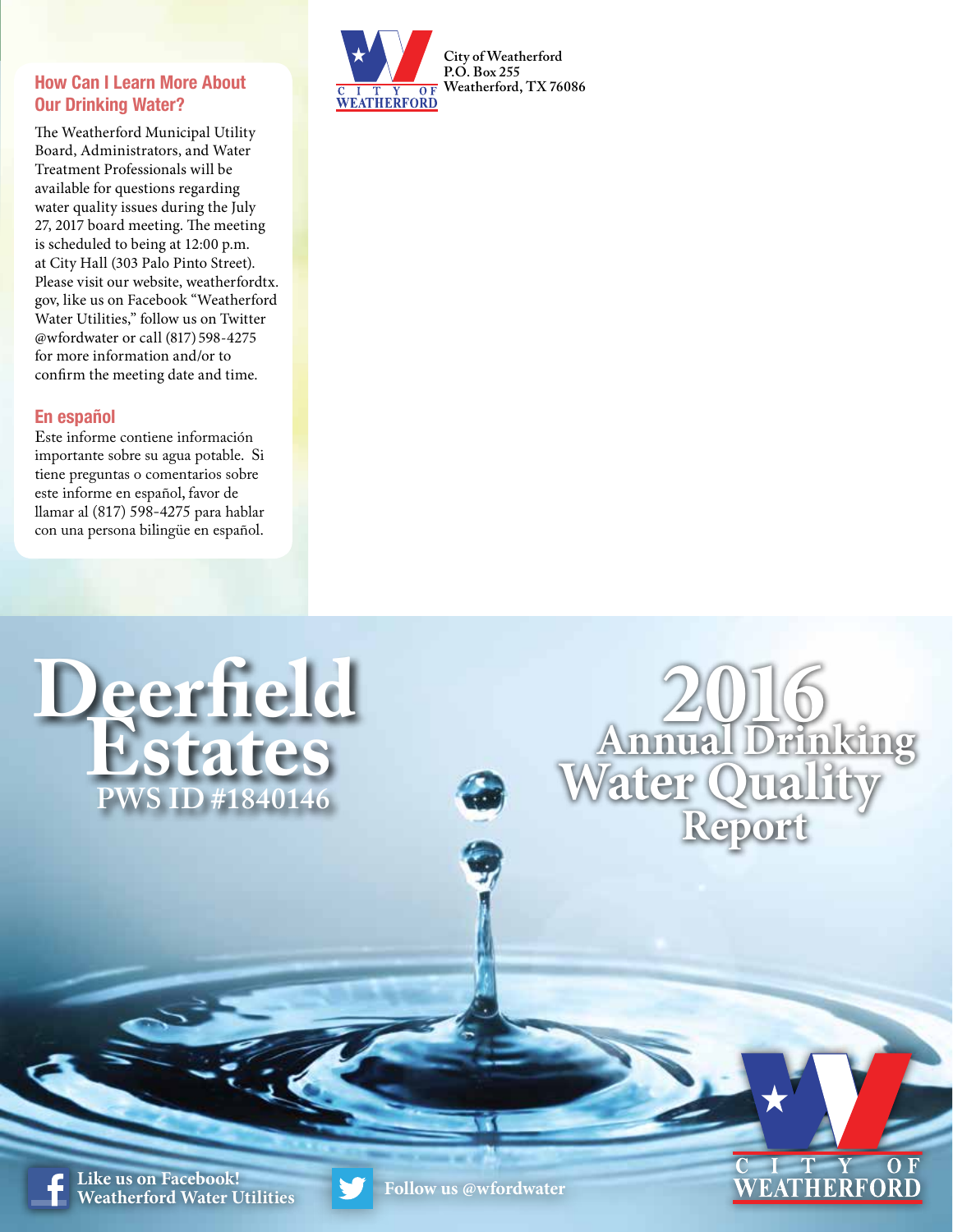The City of Weatherford is pleased to share this water quality report with you. It describes to you, our customer, the quality of your distribution reports. This appear to your Laurence 1 through December 21. drinking water. This report covers January 1 through December 31, 2016. The City of Weatherford's drinking water supply surpassed the strict regulations from both the State of Texas and the U.S. Environmental Protection Agency (EPA), which requires all water suppliers to prepare reports like this every year.

### **Where Does Our Drinking Water Come From?**

Our drinking water is obtained from groundwater sources. Deerfield Estates has two ground water wells about 360 feet deep into the Trinity Aquifer. Our water is consistently pure and requires a minimum of disinfection to maintain its excellent quality.

## **How Safe Is The Source Of Our Drinking Water?**

A Source Water Susceptibility Assessment for your drinking water source(s) is currently being updated by the Texas Commission on Environmental Quality. This information describes the susceptibility and types of constituents that may come into contact with your drinking water source based on human activities and natural conditions. The information contained in the assessment allows us to focus source water protection strategies. Some of this source water assessment information is available on Texas Drinking Water Watch at http://www.tceq.texas.gov/drinkingwater/SWAP. For more information on source water assessments and protection efforts at our system, please contact us.

## **What is water hardness?**

Water hardness is caused by dissolved minerals, mainly calcium and magnesium, but ions of iron, zinc, manganese, etc. may also be present. Excessively hard water limits the effectiveness of soaps and detergents, and may build up as a coating in plumbing. There are many commercial ways of treating hard water including water filters, water softeners, electromagnetic water conditioners and revers osmosis.



## **All Drinking Water May Contain Contaminants**

When drinking water meets federal standards there may not be any health benefits to purchasing bottled water or point of use devices. Drinking water, including bottled water, may reasonably be expected to contain at least small amounts of some contaminants. The presence of contaminants does not necessarily indicate that water poses a health risk. More information about contaminants and potential health effects can be obtained by calling the EPA's Safe Drinking Water Hotline (1-800-426-4791).

## **Lead and Drinking Water**

If present, elevated levels of lead can cause serious health problems, especially for pregnant women and young children. Lead in drinking water is primarily from materials and components associated with service lines and home plumbing. This water supply is responsible for providing high quality drinking water but cannot control the variety of materials used in plumbing components. When your water has been sitting for several hours, you can minimize the potential for lead exposure by flushing your tap for 30 seconds to 2 minutes before using water for drinking or cooking. If you are concerned about lead in your water, you may wish to have your water tested. Information on lead in drinking water, testing methods, and steps you can take to minimize exposure is available from the Safe Drinking Water Hotline or at http://www.epa.gov/safewater/lead.

## **Why provide a water quality report?**

The sources of drinking water (both tap and bottled) include rivers, lakes, streams, ponds, reservoirs, springs, and wells. As water travels over the surface of the land or through the ground, it dissolves naturally occurring minerals and, in some cases, radioactive material, and can pick up substances resulting from the presence of animals or from human activity. Contaminants that may be present in source water include:

- Microbial contaminants, such as viruses and bacteria, which may come from sewage treatment plants, septic systems, agricultural livestock operations, and wildlife.
- Inorganic contaminants, such as salts and metals, which can be naturally-occurring or result from urban stormwater runoff, industrial or domestic wastewater discharges, oil and gas production, mining or farming.
- Pesticides and herbicides, which come from a variety of sources such as agriculture, urban stormwater runoff and residential uses.
- Organic chemical contaminants, including synthetic and volatile organic chemicals, which are byproducts of industrial processes and petroleum production, and can also come from gas stations, urban stormwater runoff and septic systems.
- Radioactive contaminants, which can be naturally-occurring or be the result of oil and gas production and mining activities.

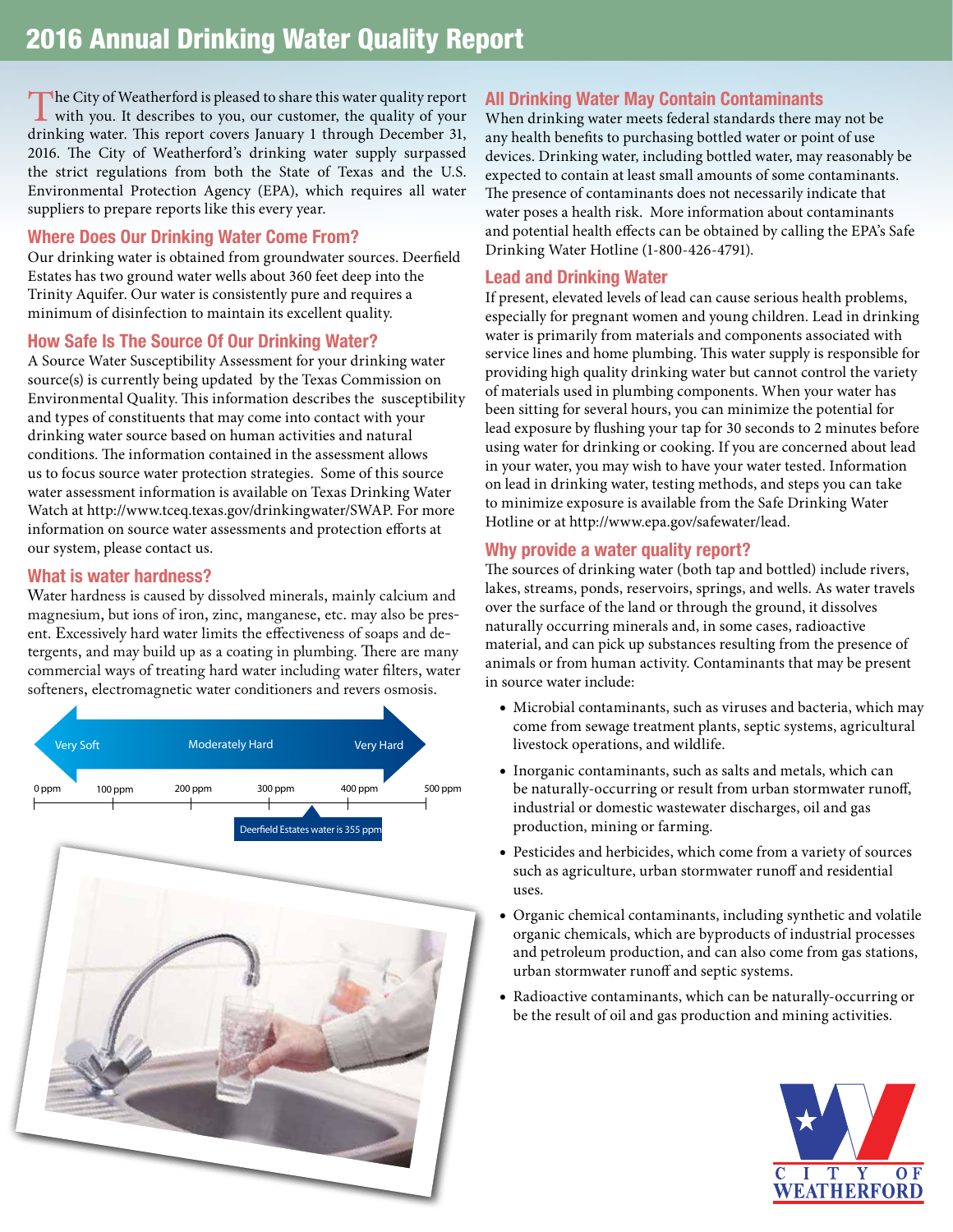# 2016 Test Results

You may be more vulnerable than the general population to certain microbial contaminants, such as Cryptosporidium, in drinking water. Infants, some elderly or immunocompromised such as those undergoing chemotherapy for cancer; those who have undergone organ transplants; those who are undergoing treatment with steroids; and people with or other immune system disorders can be particularly at risk infections. You should seek advice about drinking water your physician or health care provider. Additional guidelines appropriate means to lessen the risk of infection by Cryptosporidium are available from the Safe Drinking Water Hotline at (800) 426-4791.

| <b>Inorganic Contaminants</b>           |                                  |                                         |                                    |                |                |                         |                                                                                                                                 |  |  |
|-----------------------------------------|----------------------------------|-----------------------------------------|------------------------------------|----------------|----------------|-------------------------|---------------------------------------------------------------------------------------------------------------------------------|--|--|
| <b>Contaminant</b><br>(Unit)            | <b>Collection</b><br><b>Date</b> | <b>Highest Level</b><br><b>Detected</b> | Range of<br><b>Levels Detected</b> | <b>MCLG</b>    | <b>MCL</b>     | <b>Violation</b><br>Y/N | <b>Likely Source of Contamination</b>                                                                                           |  |  |
| Arsenic (ppb)                           | 2016                             | 0.7                                     | $0.7 - 0.7$                        | 10             | 10             | $\mathbf N$             | Erosion of natural deposits; runoff from orchards;<br>runoff from glass and electronics production                              |  |  |
| Barium (ppm)                            | 2016                             | 0.094                                   | $0.094 - 0.094$                    | $\mathfrak{D}$ | $\mathfrak{D}$ | N                       | Discharge of drilling wastes; discharge from<br>metal refineries; erosion of natural deposits                                   |  |  |
| Chromium (ppb)                          | 2016                             | 2.3                                     | $2.3 - 2.3$                        | 100            | 100            | N                       | Discharge from steel and pulp mills; erosion of<br>natural deposits                                                             |  |  |
| Fluoride (ppm)                          | 2016                             | 0.16                                    | $0.16 - 0.16$                      | $\overline{4}$ | $\overline{4}$ | N                       | Erosion of natural deposits; water additive which<br>promotes strong teeth; discharge from fertilizer and<br>aluminum factories |  |  |
| Nitrate [measured as<br>Nitrogen] (ppm) | 2016                             | 0.084                                   | $0.084 - 0.084$                    | 10             | 10             | N                       | Runoff from fertilizer use; Leaching from septic<br>tanks, sewage; Erosion of natural deposits.                                 |  |  |
|                                         |                                  |                                         |                                    |                |                |                         |                                                                                                                                 |  |  |

#### **Radioactive Contaminants**

| <b>Contaminant</b><br>(Unit)       | <b>Collection</b><br><b>Date</b> | <b>Highest Level</b><br><b>Detected</b> | Range of<br><b>Levels Detected</b> | <b>MCLG</b> | <b>MCL</b> | <b>Violation</b><br>Y/N | <b>Likely Source of Contamination</b>  |
|------------------------------------|----------------------------------|-----------------------------------------|------------------------------------|-------------|------------|-------------------------|----------------------------------------|
| <sup>1</sup> Beta Emitters (pCi/L) | 2013                             | 9.5                                     | $9.5 - 9.5$                        |             | 50         | N                       | Decay of natural and man made deposits |
| Radium 226/228 (pCi/L)             | 2013                             | 3.7                                     | $3.7 - 3.7$                        | $\Omega$    |            | N                       | Erosion of natural deposits            |
| Gross Alpha (pCi/L)                | 2013                             | 12.3                                    | $8.0 - 12.3$                       |             | 15         | N                       | Erosion of natural deposits            |
| Uranium (ppb)                      | 2013                             | 6.2                                     | $6.2 - 6.2$                        |             | 30         | N                       | Erosion of natural deposits            |
| .                                  |                                  |                                         |                                    |             |            |                         |                                        |

#### **Lead and Copper**

| <b>Contaminant</b><br>(Unit) | <b>Collection</b><br>Date | <b>Action Level</b><br>(AL) | 90th<br><b>Percentile</b> | # Sites<br>Over AL | <b>Violation</b><br>Y/N | <b>Likely Source of Contamination</b>                  |
|------------------------------|---------------------------|-----------------------------|---------------------------|--------------------|-------------------------|--------------------------------------------------------|
| Copper (ppm)                 | 2014                      | 1.3                         | 0.14                      |                    |                         | Erosion of natural deposits; leaching from wood        |
| Lead (ppb)                   | 2014                      |                             |                           |                    | N                       | preservatives; corrosion of household plumbing systems |
|                              |                           |                             |                           |                    |                         |                                                        |

# **Maximum Residual Detection Level**

| Disinfectant (Unit)           | <b>Collection</b><br>Date | Average<br>Level | <b>Minimum</b><br>Level | <b>Maximum</b><br>Level | <b>MRDL</b> | <b>MRDLG</b> | Source of Disinfectant                |
|-------------------------------|---------------------------|------------------|-------------------------|-------------------------|-------------|--------------|---------------------------------------|
| Chlorine Residual, Free (ppm) | 2016                      |                  |                         |                         |             |              | Disinfectant used to control microbes |
|                               |                           |                  |                         |                         |             |              |                                       |

## **Disinfectants and Disinfection Byproducts**

| <b>Contaminant</b><br>(Unit)          | <b>Collection</b><br><b>Date</b> | <b>Highest Level</b><br><b>Detected</b> | Range of<br><b>Levels Detected</b> | <b>MCLG</b> | <b>MCL</b> | Violation<br>Y/N | <b>Likely Source of Contamination</b>    |  |
|---------------------------------------|----------------------------------|-----------------------------------------|------------------------------------|-------------|------------|------------------|------------------------------------------|--|
| Haloacetic Acids [HAA5]<br>(ppb)      | 2016                             |                                         | $1.0 - 1.0$                        | 60          | 60         | N                |                                          |  |
| Total Trihalomethanes<br>(TTHM) (ppb) | 2016                             | 2.4                                     | $2.4 - 2.4$                        | 80          | 80         | N                | Byproduct of drinking water disinfection |  |

<sup>1</sup> EPA considers 50 pCi/L to be the level of concern for beta particles.